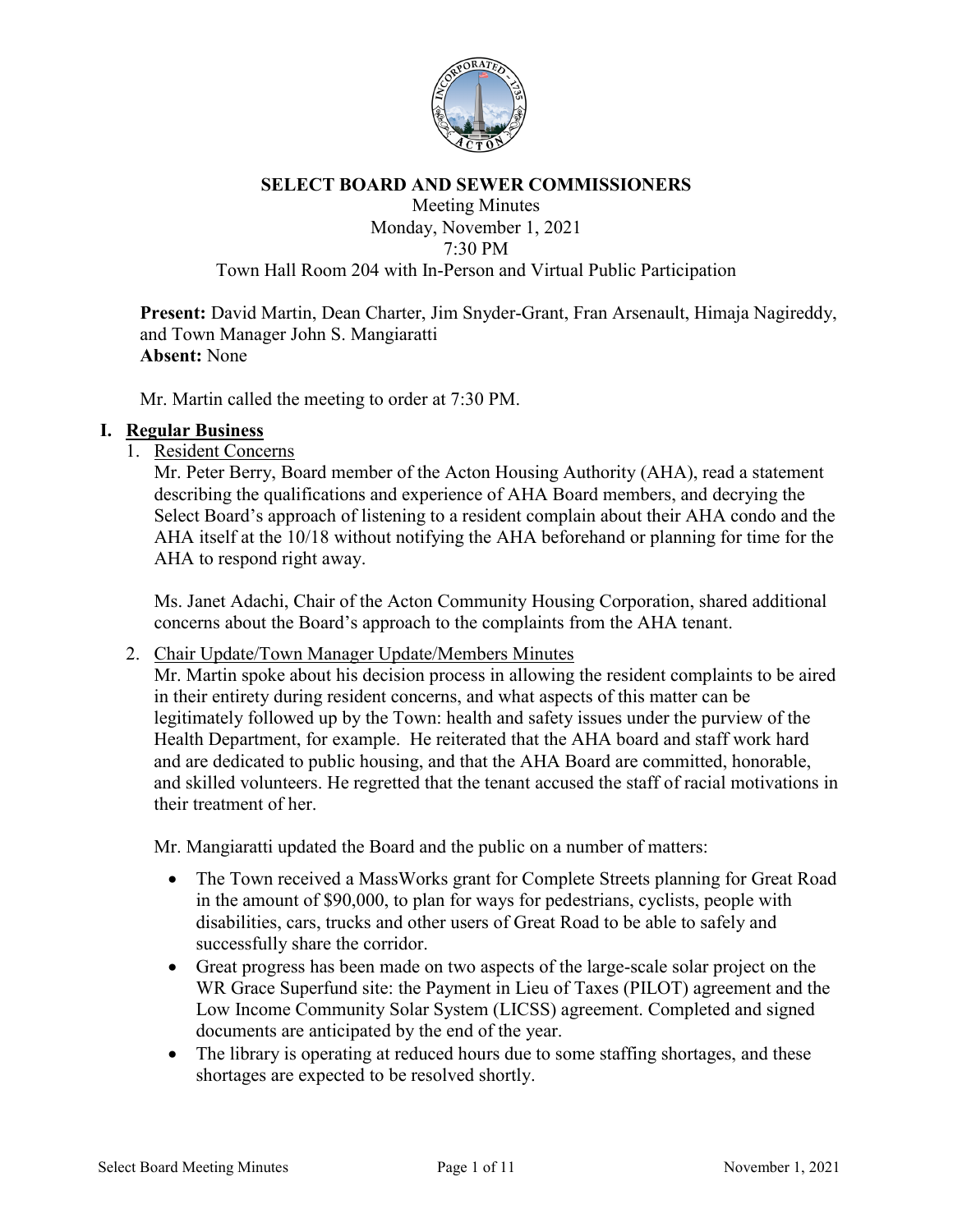

- Acton's Veteran's Day ceremonies will be held outdoors on the Town Common starting at  $11:00$  AM on the  $11<sup>th</sup>$  of November. All are encouraged to attend.
- COVID cases have stayed approximately steady. Currently at 12 active cases. The Town is working to identify people who are eligible for booster shots who may have difficulties in traveling to a pharmacy or doctor's office to get their shot. The Town is anticipating announcements shortly about extending eligibility for shots and boosters, and is preparing to respond.
- The November Municipal Monthly has just been published. There is a new monthly feature from the Town's new Cultural Resources Planner Barb Ryan. This month's feature is about cupolas on top of historical buildings.
- The November  $15<sup>th</sup>$  Board meeting is expected to include a presentation and discussion on the updated 10-year capital plan.
- Also expected at the November 15th meeting is a presentation on turning the intersection of High Street and Parker Street into a four-way stop.
- The annual tax classification hearing is expected on December 6. In anticipation of that hearing, Mr. Mangiaratti explained that the recent large increases in residential sale prices in the last 12 months will begin to impact housing assessments. There has not been a corresponding increase in commercial land and building prices. Residents can expect that there will be some shift in total real estate taxes from the commercial sector to the residential sector.
- Mr. Mangiaratti will be presenting his recommended annual Town budget for fiscal 2023 (the 12 months beginning July 1, 2022)

Mr. Snyder-Grant requested that the Town Manager and Board Chair consider having Mr. McMullen present information about the Town's tax reduction programs when presenting the tax classification hearing. Mr. Snyder-Grant also expressed appreciation to staff, the Manager and his fellow Board members for how the complex and time-pressed ARPA money allocation process came together. He noted that the remaining projects in the 'reserved' category amount to about 5.4 million dollars when we have only 2 million more dollars to allocate, so there will be some tough decisions coming up. Mr. Snyder-Grant also described the Town's new Taxi voucher pilot program, which is providing free taxi rides to residents over 50, people with disabilities, and to veterans and others, when the Town's existing van services are not available. The details are available at the Town's website or from Austin Cyganiewicz at acyganiewicz@actonma.gov

Mr. Charter responded to the statement from Mr. Berry. He was glad that the AHA finally got a chance to defend itself, and wishes that they could have been notified ahead of time and given a chance to speak at the last meeting. He appreciates the hard work they do. He acknowledged that because of privacy concerns, the AHA could not address most of the specific issues in public.

Ms. Arsenault noted that she was able to visit two AHA condo rental units at Yankee Village, and that the difficult conditions described at the last meeting were present in the unit occupied by the resident who spoke at the last meeting.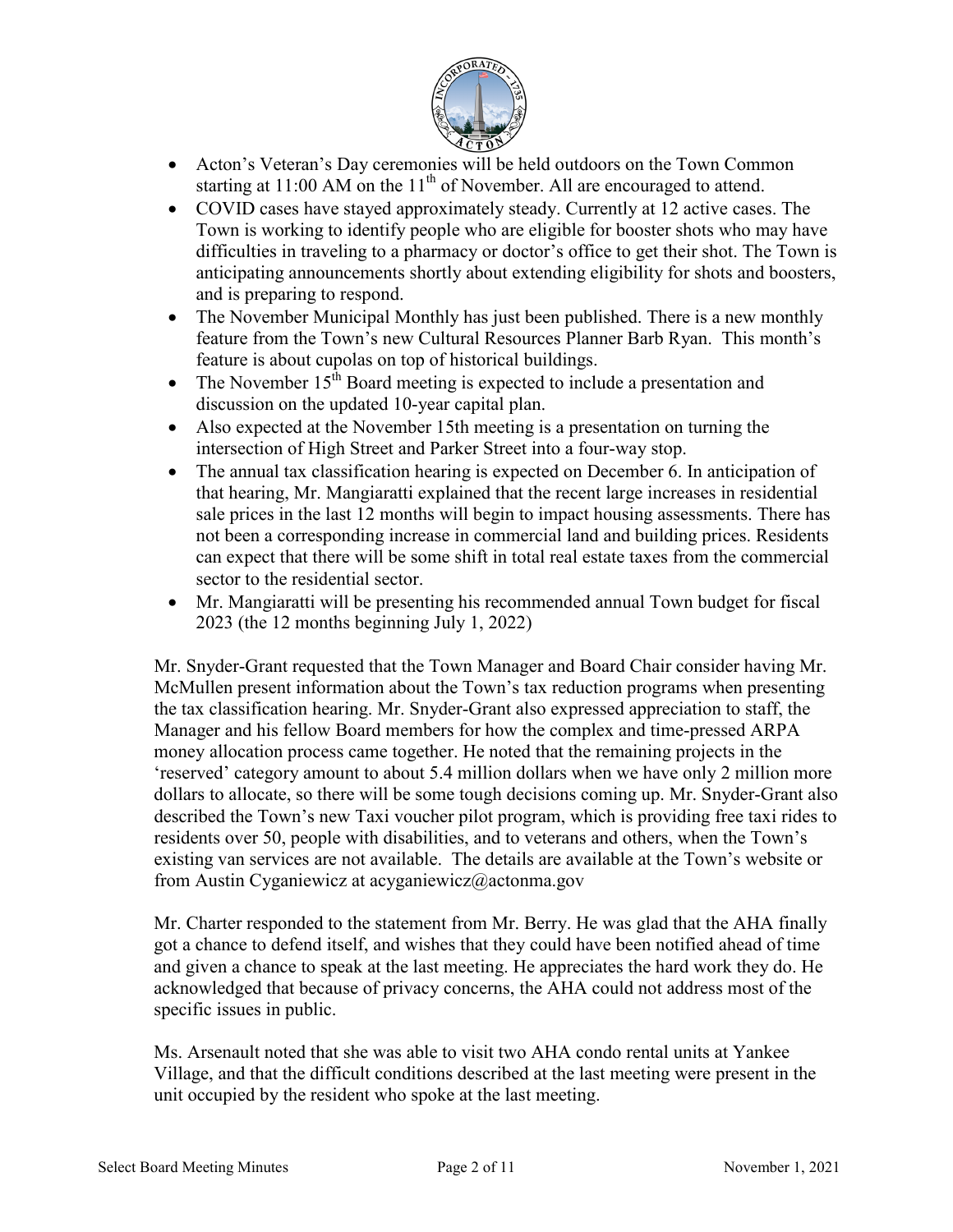

Ms. Nagireddy noted that she appreciates that the "resident's concerns" section of the agenda provides a wonderful opportunity for any resident to be heard by the executive body of the Town, and thanked the Chair for allowing the extended comments made at our last meeting during resident's concerns, even if it was part of what made the meeting run so late that night.

## **II. Public Hearings**

#### 3. Class II Auto Dealer License, 440 Great Road See notes under item 4. Both license hearings were combined.

4. Class II Auto Dealer License, 442 Great Road

Mr. Martin read the public hearing notices for both 440 Great Road and 442 Great Road. Speaking to the license applications was the owner of both buildings, Mr. Leo Bertolami. He described the two businesses involved, one selling high-end classic automobiles in a museum-like setting, and one a leasing business. These are, in effect, transfers of licenses from other locations on Great Road, although Acton law requires the issuing of new permits after the old licenses are turned in, which is what Mr. Bertolami is requesting. Mr. Bertolami reported on an issue that was raised today in conversations with the building department about sprinkler systems, and Mr. Bertolami has agreed to install a sprinkler system. Even if the licenses are issued now, the businesses will not open until the Spring of 2022, because completing construction will require opening up Great Road, which is not allowed in Acton during winter except for emergencies.

**Mr. Charter moved, seconded by Ms. Nagireddy to close the public hearings for 440 Great Road, and the Board voted unanimously 5-0.**

**Mr. Charter moved, seconded by Ms. Nagireddy to close the public hearings for 442 Great Road, and the Board voted unanimously 5-0.**

**Mr. Snyder-Grant moved, seconded by Ms. Arsenault to approve the Class II Auto Dealers License for 440 Great Road, and voted unanimously 5-0.**

**Mr. Snyder-Grant moved, seconded by Ms. Arsenault to approve the Class II Auto Dealers License for 442 Great Road, and voted unanimously 5-0.** 

5. Site Plan Special Permit #08/04/2021-472, 9 School Street (continued from October 4, 2021)

The Chair read the meeting announcement. Molly Obendorf of Stamski and McNary presented a revised plan. Applicant/Owner John Perkins of Stoughton, MA also updated the Board on a request from the Board at the previous hearing date to consider all-electric heating and cooling via heat pumps. Mr. Perkins met with Abode, Inc, who is providing heat pump consulting services to building owners in Acton. He stated he now plans to use all-electric heating and cooling for the proposed buildings at 9 School Street. Board members thanked him for his willingness to make this change, which is in line with the Town's sustainability policy and Town Meeting's Climate Emergency Declaration of 2020 and the Building with Clean Energy bylaw and home rule petition of 2021. Mr. Snyder-Grant raised issues described in the most recent Peer Review document. Ms. Kristen Guichard, Planning Director, noted that she would be fine with drafting a decision that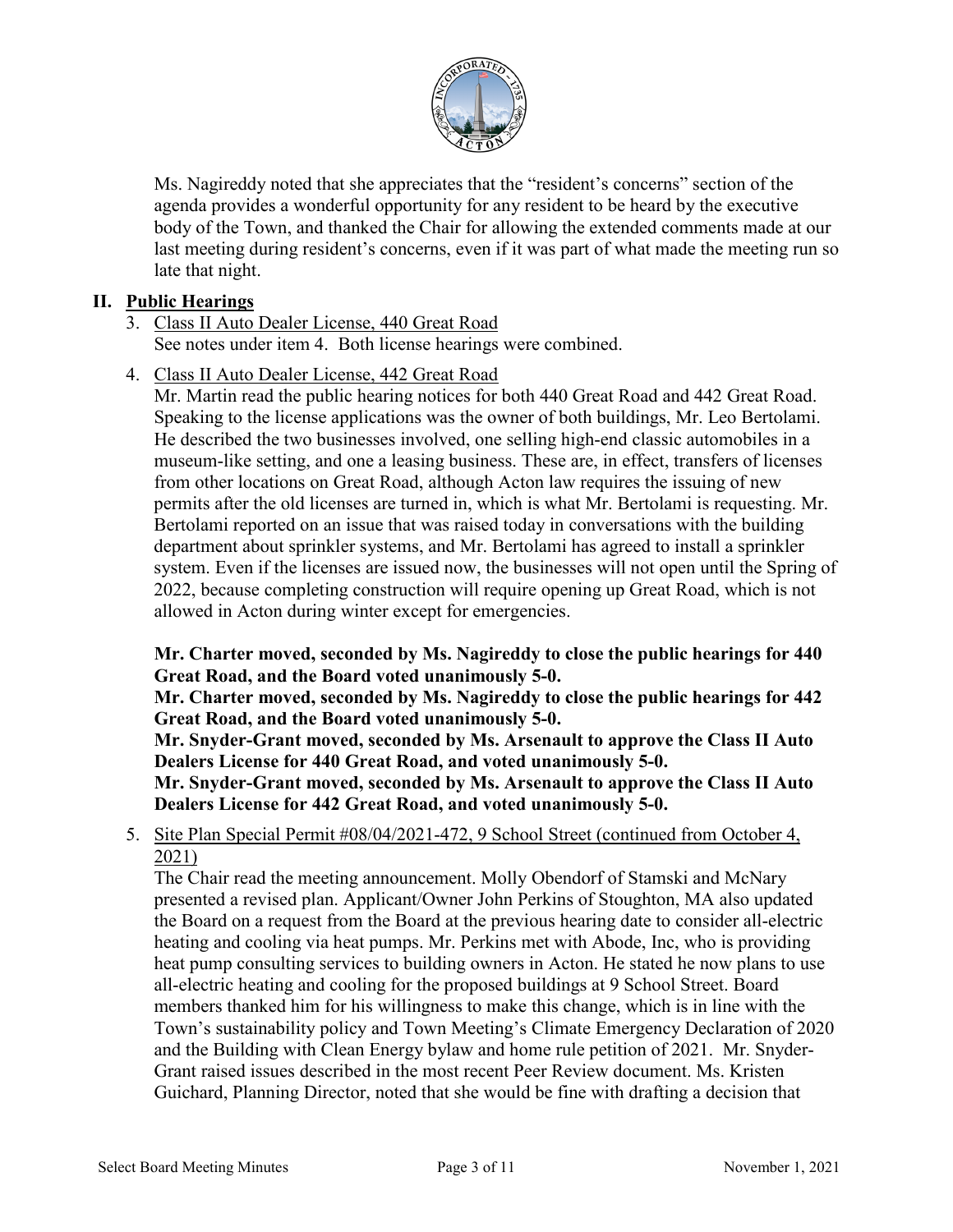

required that the peer review comments and other staff comments be resolved to the satisfaction of Planning staff. Ms. Guichard noted that the peer review comments were characterized by the peer reviewer themselves as minor in nature, that would not, for example, require any changes in the location of the building. On query by Ms. Nagireddy, it was confirmed that sewer design and location has been signed off by the Town Engineer, and there has been an amended Order of Conditions from the Conservation Commission. Upon query by Mr. Chris Allen, Manager of the Acton Water District, the water lines were confirmed to be in front of the units and sleeved to protect them from the construction process and from the other utility lines there.

# **Mr. Charter moved, seconded by Ms. Nagireddy to close the public hearing for 9 School Street, and the Board voted unanimously 5-0.**

#### **Mr. Charter moved, seconded by Ms. Arsenault, to approve the Site Plan Special Permit and Use Special Permit for 9 School Street under Zoning Bylaws 3.3.4, 10.4 and 10.3.5, with the condition that the peer review and staff comments are resolved to the satisfaction of the Planning Director. Voted unanimously in favor 5-0.**

#### 6. Presentation of Proposed Hayward Road at Main Street 25% Design

DPW Director Corey York and consultant Bob Stathopoulos presented plans and options for the Hayward Road / Main Street intersection that included a stop light installation, additional cross walks and bike lanes and bike markings. The goals were to address the problems of unsafe high speeds on Main Street, excessive delays on Hayward Road, the over-use of Hayward Road as a cut-through, and safety concerns for pedestrians, bikes, and vehicles. The alternative considered was the presence or not of a dedicated left-hand turn lane from Main Street northbound to enter Hayward Road, the left-turn lane was projected to have a better impact on wait times than not having one, at a possible increase in cost because the extra road width would require more work with the rock ledges on the east side of Main Street. Either plan would provide additional safety for cars, a safer situation for bikes, and extra options for pedestrians looking for a safe way to cross Main Street. The national Manual on Uniform Traffic Control Devices (MUTCD) was used to analyze the alternatives and create a proposed design. The MUTCD provides a way of measuring the need for traffic signals, and those measurements showed that a traffic signal was warranted. Either alternative improves wait times on Hayward Road, but both alternatives create some additional delays north and south on Main Street because of the use of stop lights. Another goal was to reduce the occurrences of difficulties for trucks in making the turns from Hayward to Main Street southbound, and Main Street northbound to Hayward. Both plans accomplish this partly by removing the traffic island.

On query from Mr. Snyder-Grant, it was reported that there have been no pedestrian accidents reported since the flashing beacon was added to stop traffic on Main Street for pedestrians. There is no recent data on whether car accidents have increased or decreased since Hayward Road was widened at Main Street.

On query from Mr. Snyder-Grant, it was noted that the predicted future traffic conditions, with or without the proposed changes, rely on state projections of steady traffic increases in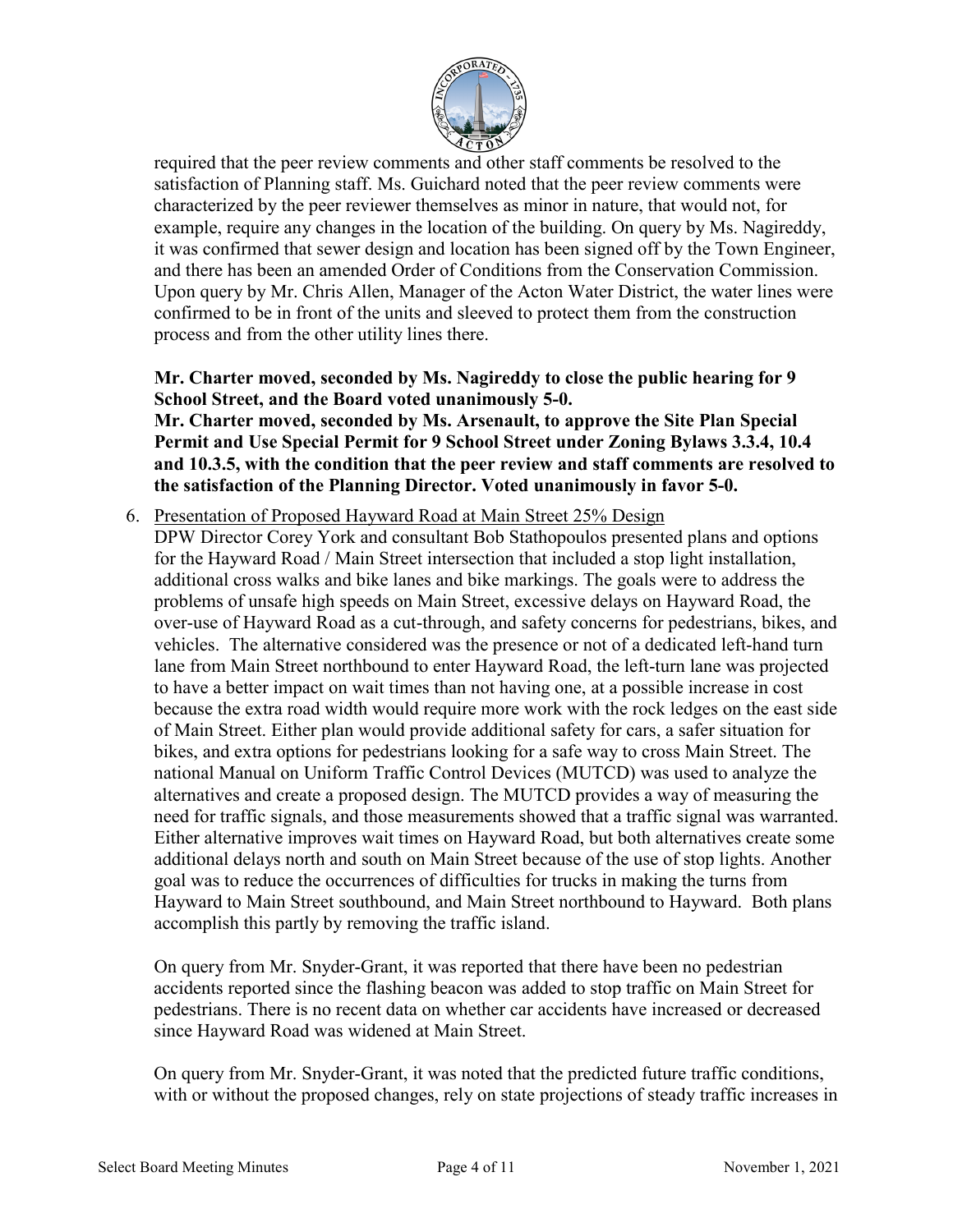

that area. The reliability of those projections was questioned, with more commuters working from home, and additional Acton residential growth mostly predicted north of Great Road.

Mr. Charter noted that the traffic queue on Hayward Road is backing up to Jefferson Drive in the afternoon when the schools are letting out, and at that time many motorists are choosing to cut through Jefferson Drive to get to Main Street north. He suggested updated traffic counts that included Musket Drive and other ways of cutting through, and modeling the impact of these proposed changes on the secondary roads that people are using now to cut through. Mr. Stathopoulos noted that because the traffic lights and other changes were projected to reduce queuing times and queuing lengths on Hayward Road, it would likely reduce turns off of Hayward on to Jefferson Drive as an alternative.

Ms. Nagireddy asked about the quantitative measurements as shown by the heat maps for Strava: how many people made the difference between a well-used road and a less-traveled route, Mr. Stathopoulos was unable to answer the question at the time, but was willing to ask the vendor.

Bill Mullin, former Selectman and resident of Patriots Hill spoke of the dangers of cars choosing small residential side roads instead of Hayward. Mr. Mullin noted that the maximum current delays on Hayward are about 3 minutes, and the changes bring delays down to 90 seconds, and that savings of 90 seconds are not worth the high cost of adding a light. A proposed solution was to paint a safety circle in the intersection for a police officer to direct traffic during the worst 30 minutes of the morning and afternoon school-related rush hours.

John Petersen noted that the addition of the traffic light will increase wait times north and south on Main Street. Also noted that past traffic predictions were incorrect: traffic has not increased in general. Recommended not proceeding with this design.

Scott Anderson, 1 Hayward Road noted that the big problem is left turns from Main Street going north into Hayward. Between four times per week and daily a truck gets stuck and needs to go back and forth to get free, creating increased delays. Wants to know how these will be resolved. Mr. Stathopoulos has diagrams that show how the large trucks can move more easily in the revised plans, and will make that diagram public. Mr. Anderson also expressed concern about getting out of his driveway, and Mr. Stathopoulos assured him that the design will make sure that this issue is addressed.

Terra from West Acton, noted a disappointment that no alternative was considered without a traffic light. Asked about how the new pedestrian light was working, and if there were light options for pedestrians that would be even more effective.

Mr. Stathopoulos noted that in some other situations, roundabouts or rotaries are good alternatives that avoid lights, but in this situation, many trees would need to come down and extra land would need to be acquired. Mr. Stathopoulos noted that there are more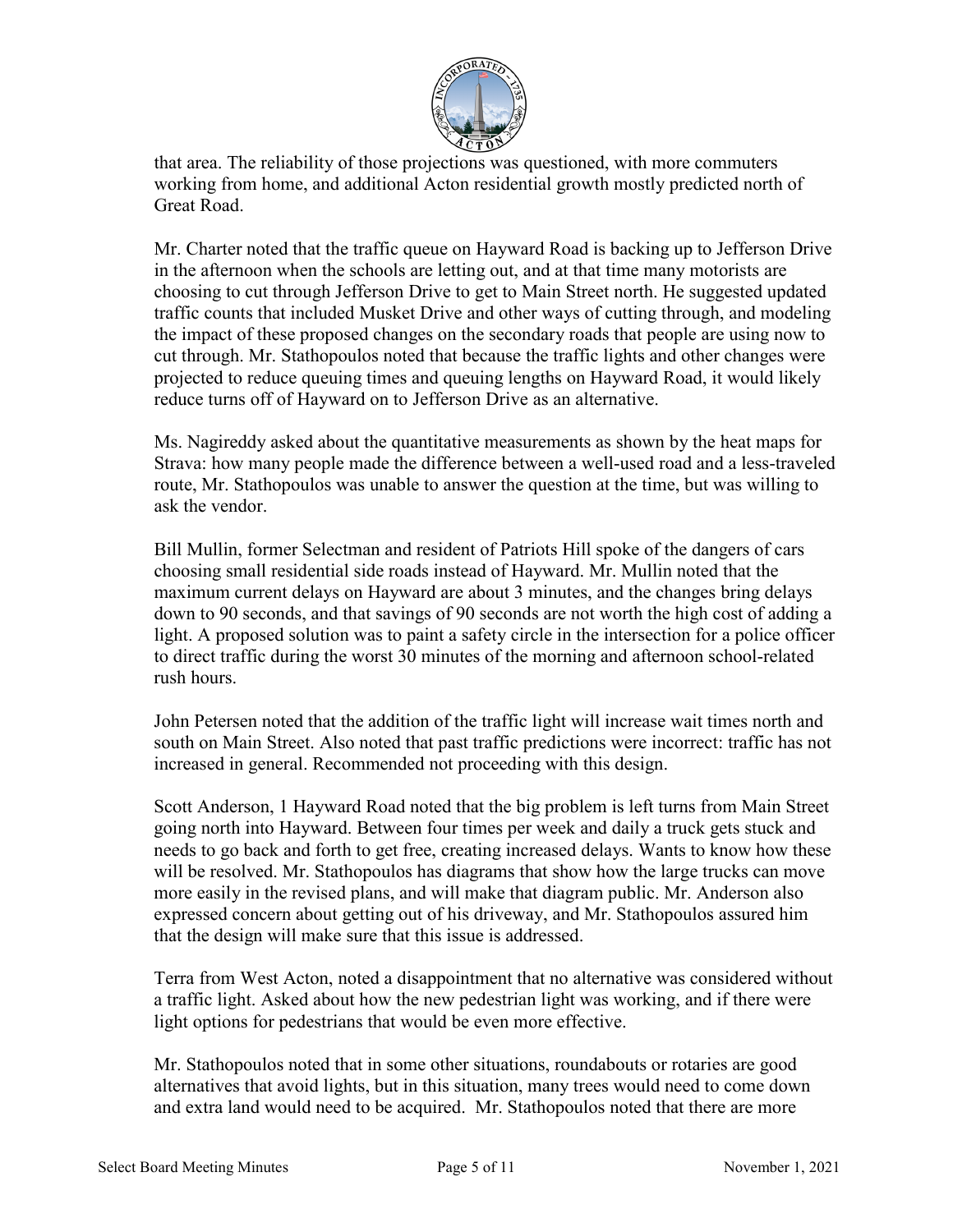

effective light patterns for pedestrian safety that would give an explicit blinking red light to cars to indicate their need to stop that are not full traffic lights.

Rama (sp??) asked if the traffic lights would be traffic actuated. Mr. Stathopoulos noted that the recommended pattern was to monitor the Hayward traffic and automatically give Main Street traffic increased green in the cycle.

Franny Osman, Chair of the Transportation Advisory Committee, noted that the committee looked at the plan and thought it was a safety improvement. Also spoke in favor of making the pedestrian light technology more visible and permanent if no larger traffic light system was installed.

David Keen, 5 Hayward Road: acknowledged the need for a permanent major improvement. Noted that accidents occurring at the intersection may not all be reported to the police. The new flashing beacon is only partially effective: crossing there is difficult, with many cars ignoring the flashing beacon. 'Soft' solutions, such as adding a police officer, will not address the safety issues. Because of the location of the school campus, Hayward Road will always see a lot of traffic.

Karen Pierce, Heald Road. Sees a lot of the traffic cut-throughs. Anything that slows down traffic north and south on Main Street will drive more traffic onto the side roads and create more pedestrian safety issues.

Mr. Charter noted that Patriots Hill safety concerns need to be addressed, and that a good approach might be to use the full 40-foot rights of way in that area to create additional places for pedestrians and bikes to find refuge from cars. Recommends proceeding with option 1.

On query by Mr. Snyder-Grant, Mr. Mangiaratti noted that police do sometimes cover the Main Street / Hayward intersection, but that he has concerns about the safety of officers if there are permanent daily assignments on weekdays at the intersection. He noted that the experts they hired and have on staff agreed that adding a light is the best solution.

On query by Ms.Nagireddy, Mr. Mangiaratti explained that a 25% design, which we have now, sketches out the proposed solution, and a 100% design looks at all the remaining design details to allow for bidding and construction to proceed.

Mr. Martin spoke in favor of the safety improvements included in the design.

Upon query by Mr. Snyder-Grant, Mr. Stathopoulos noted that there was a ballpark cost estimate of \$800,000, but that this doesn't include the extra costs related to dealing with the ledge on the east side of the slope.

#### **Mr. Charter moved, and Ms. Nagireddy seconded, that the Town proceed to a 100% design based on alternative 1 (the one with a left-hand turn lane). Mr. Martin, Mr.**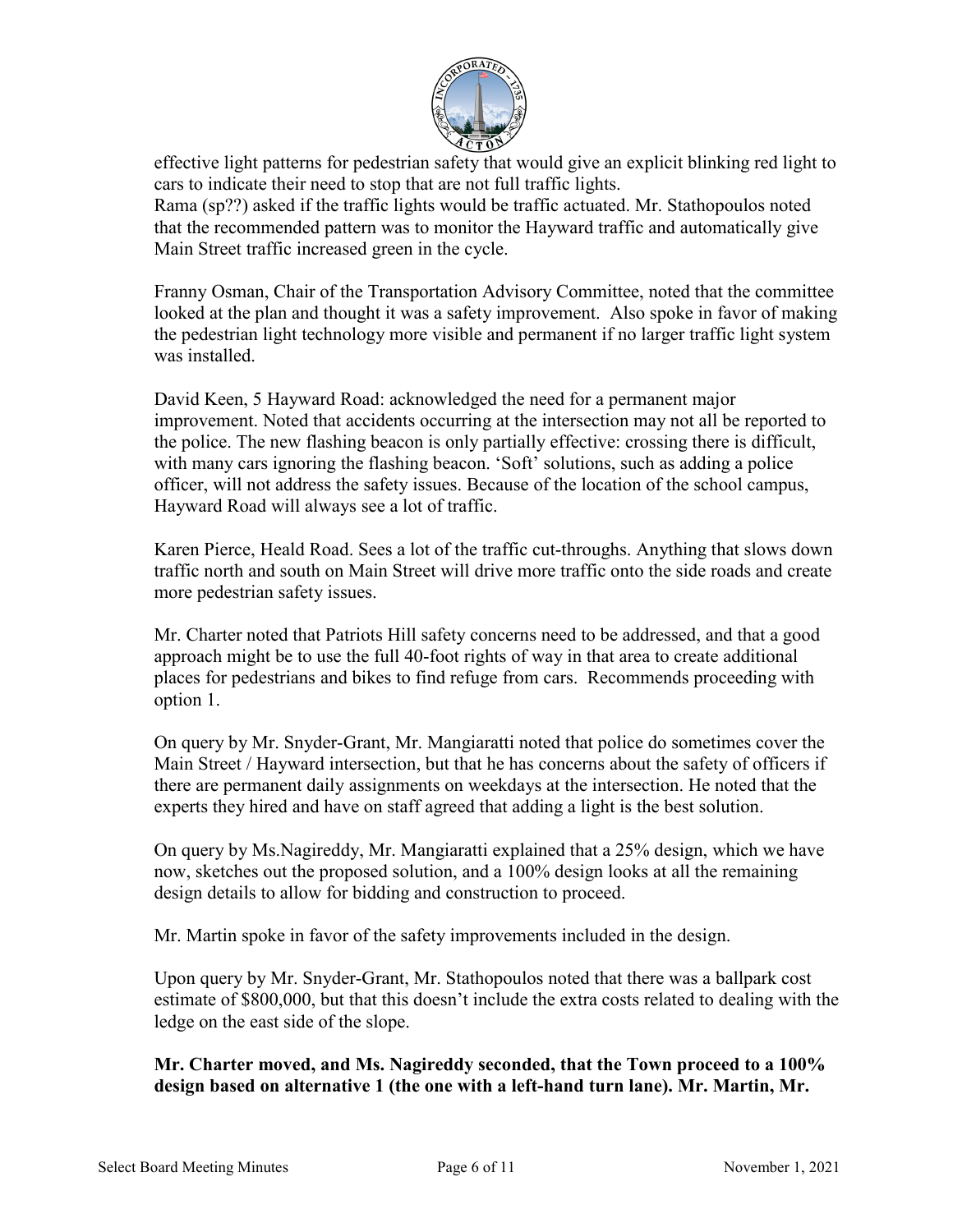

**Charter and Ms. Nagireddy in favor, Mr. Snyder-Grant and Ms. Arsenault opposed. Motion passes 3-2.**

# **III. Sewer Commissioners**

7. Update on Waste Water Treatment Plant Rehabilitation Project and Powder Mill Project The 20 year-old treatment plan is being rehabilitated. Mr. Mangiaratti and Jack Troidl reviewed slides describing this phase 2A project. Approved at 2021 Town Meeting. Funded by MassWorks, developer mitigation fees, sewer stabilization funds, and the State Revolving Fund. The developer mitigation fees are associated with the Powder Mill Road project. The permits associated with that project include major funding for a proposed new pump station to support sewer extension. The presentation also provided an overview of the Waste Water Treatment facility current and possible future capacity, and possible future use.

Mr. Charter noted that the 299,000 gallon /day discharge limit is not enough to process most of the future anticipated needs. Mr. Mangiaratti concurred, and noted that the current funding is not be used for capacity increases, and that to meet these additional needs, further funding will be needed, for design, permitting, and implementation of capacity increases and associated discharge limit increases. Great Road is shown as one possible user of the capacity, with the understanding that Acton's Comprehensive Water Resources Management Plan (CWRMP) anticipated that Great Road waste water treatment needs would be met without using the existing sewer system. The Great Road needs are shown on the chart just in case the Town decides to use the existing waste water treatment facility to serve Great Road. The chart also estimates the new possible connections within the existing sewer district, such as from existing buildings that are not yet connected to the sewer system.

8. Presentation of Main Street Sewer Main Extension Feasibility Study Final Report A Housing Choice grant was used to do a feasibility study on extending the sewer line over Rte 2 to connect to the proposed Acton Housing Authority project on Main Street just north of Rte 2 at 362 Main Street that would have 41 total 1-2 bedroom units for seniors and adults with disabilities. There is some money left to complete an actual design if the Board chose to spend the rest of the grant that way. Timothy Letton of GPI reviewed the feasibility study results showing the two variants explored: attaching pipes to the underside of the Rte 2 overpass, or going under Rte 2. The study recommended developing the design for going under Rte 2 as it appeared to have fewer issues for construction and permitting. The design would be a force main rather than a gravity main, so pumps would be required via a small sub-surface pump house on Town land just north of Rte 2, on a corner of the land proposed for the dog park.

After the design, probable construction cost is estimated very roughly at \$1.5 million. The schedule would be, roughly 12 months for design and permitting, and then 6-9 months for construction.

Upon query by Mr. Snyder-Grant, Mr. Mangiaratti explained that the existing sewer district encompasses this part of Main Street already, and so no Town Meeting vote would be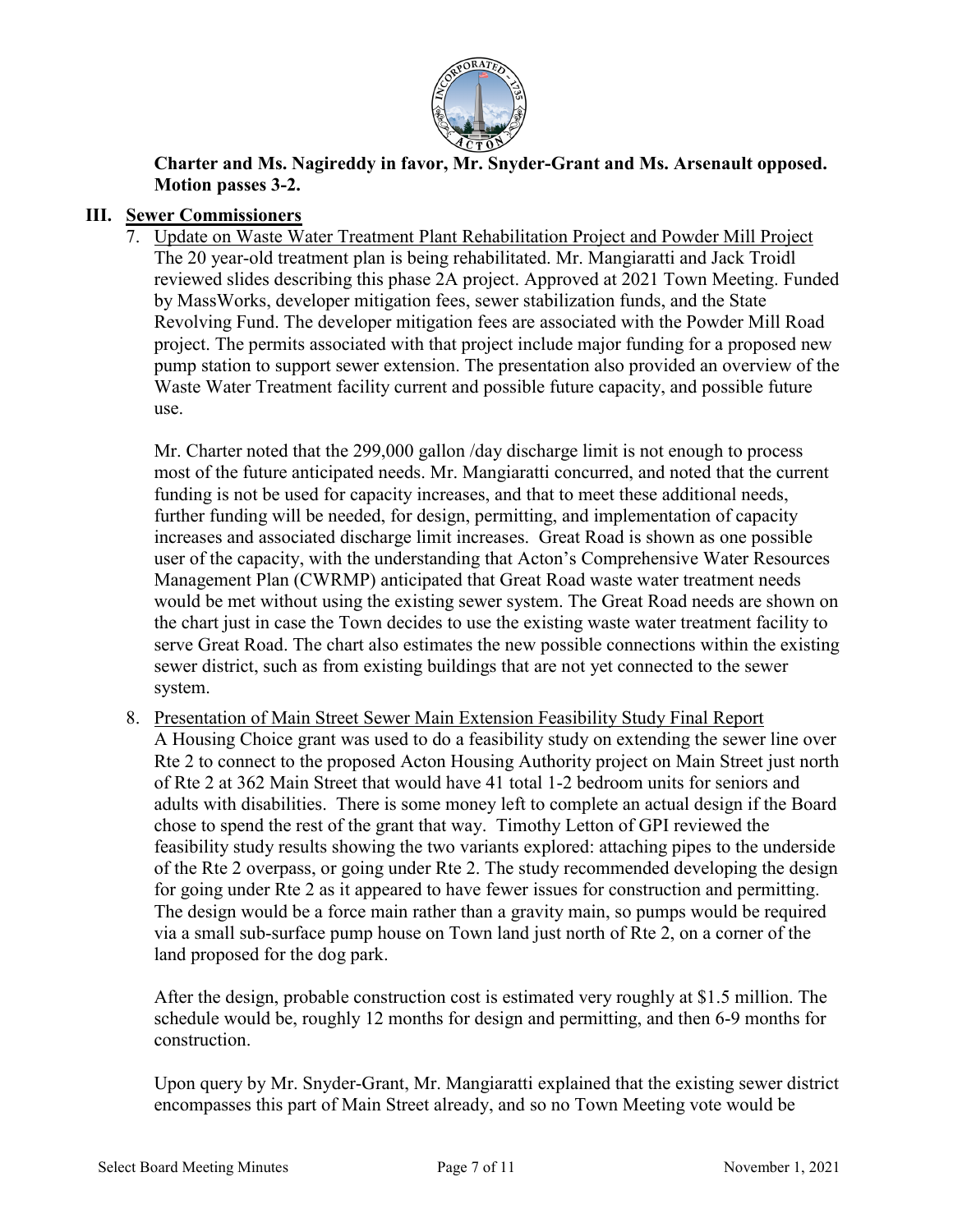

needed for a sewer district extension. Mr. Mangiaratti also explained that if the Board decides to fund this project via a betterment fee, than a Town Meeting vote would be required, but that the current thinking is that the Town would cover the cost (perhaps through some combination of grants, ARPA funding, and other sources) so that the only cost for the Main Street development would be the cost of connecting to the new sewer line, and the ongoing operational costs of being connected to the sewer, implemented as extra costs on the water bills of all the residents of 362 Main Street.

Upon query, by Mr. Snyder-Grant, Mr. Mangiaratti explained that other land owners along the extended line, such as Acton Medical or the landowners on the east side of Main Street, would also not be paying a betterment fee for the same reason, but would be paying a privilege fee if they chose to connect.

Upon query by Mr. Charter, Mr. Mangiaratti affirmed that the intent was to have this sewer extension save the AHA money. The Board's past practice is to waive privilege fees for affordable housing, which would also help make this sewer project save the AHA money.

Upon query by Ms. Nagireddy, the choice of sewers or septic systems for the AHA project would not impact the total amount of water used, which is simply dependent on the number of bedrooms. [JM1]However, 41 bedrooms represents a very small part of Acton's potable water use.

Mr. Martin noted that the possible cost of the AHA septic system would be in the hundreds of thousands of dollars, but less than the estimated cost of the sewer system. The projected savings to the AHA of sewer versus septic rely on the Town finding ways of paying for the sewer system.

Upon query by Mr. Martin, GPI affirmed that Acton Medical would be able to connect to this new sewer extension if they chose to.

# **Mr. Charter moves, and Ms. Arsenault seconds, that the Town proceed with completing the design. The motion passes 3-1-1 (Mr. Snyder-Grant nay, Ms. Nagireddy abstains).**

9. Request from Acton Water District Related to Use of Waste Water Treatment Plant as a PFAS Mitigation Measure This item was not discussed and will be on a future agenda.

#### **IV. New / Special Business**

10. 8:55 PM Approval and Record of Vote for Certificate of Compliance, 17 Brewster Lane (This was taken up later in the meeting, after item 14)

This property had a deed restriction for affordability, but the property has gone through foreclosure, which clears the right to act on any deed restriction. There is a Certificate of Compliance that acknowledges this change in legal status, and allows the house to be sold.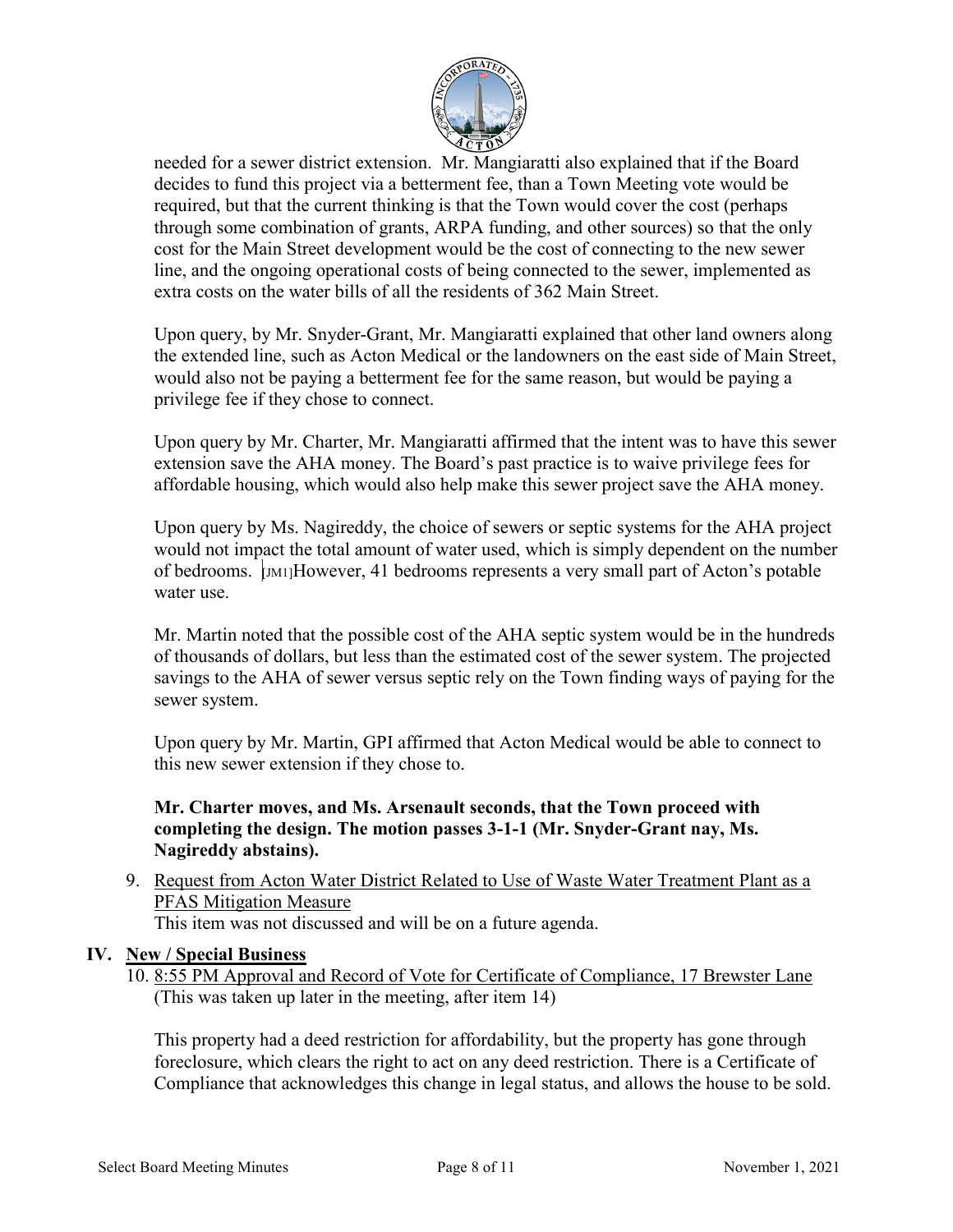

# **Mr. Charter moves, and Ms. Arsenault seconds, to approve the Certificate of Compliance for 17 Brewster Lane and voted unanimously 5-0.**

11. Update from the Acton Housing Authority Regarding Capital Plan

Kelley Cronin, Executive Director of the Acton Housing Authority, described the extensive capital needs of AHA units, many of which have not had any upgrades in 40 years, and have limited funding available. Normally they do annual inspections, but during the beginning of the pandemic no inspections were done. This summer, to catch up on deferred inspections, the AHA hired an external inspection company. All issues found are turned into work orders, and are prioritized to fit into the \$170,000 / year total given to the AHA by the State for updating the apartments. This amount was based on spreading out the needed work identified by the State over 20 years, but that is not sufficient as over a 20 year period much additional improvement work becomes due. Additional work has been identified by the AHA and added to the State tracking system.

The different types of units have different finances and funding sources. The least wellfunded by the State are the condo units that the AHA owns, such as at Yankee Village. CPA money can only be used for internal replacement and upgrades if the units were purchased with CPA funds, which is not the case of the AHA-owned condo units.

Ms. Cronin showed images of some original units and some reconditioned units, and reviewed planned work for the current and upcoming year. Included on the list are the units at Yankee Village. In the past, work has been postponed until a change-over of residents, but that is not practical at this time, so residents are moved to newly renovated units to allow upgrades to vacated units.. Appliances are not replaced if they can be repaired. ARPA money may be forthcoming to speed up capital repairs, but will take time. Any local ARPA money that could be released from reserves for this purpose would speed up upgrades and replacements in the units.

On query by Mr. Snyder-Grant, Ms. Cronin explained that emergency repairs and unexpected replacements are funded out of a limited annual budget as well that goes to vendors.

Mr. Charter noted that there was a legislative fix to allow repairs or upgrades to recreation projects that were not originally funded by the CPA, and wondered if there were similar efforts to fix the CPA regulations for affordable housing. Ms. Cronin was happy to ask around if any such efforts were underway. She noted that the limited state housing money is mostly going to create new units, not maintain existing units.

On query by Ms. Nagireddy, Ms. Cronin explained that the priorities of the work order system are set by the AHA after public hearings to which all residents are invited.

Resident Alia Layne, noted that a missing part of the explanation of funding is that the AHA needs to acknowledge when things need replacing. Ms. Cronin explained that a report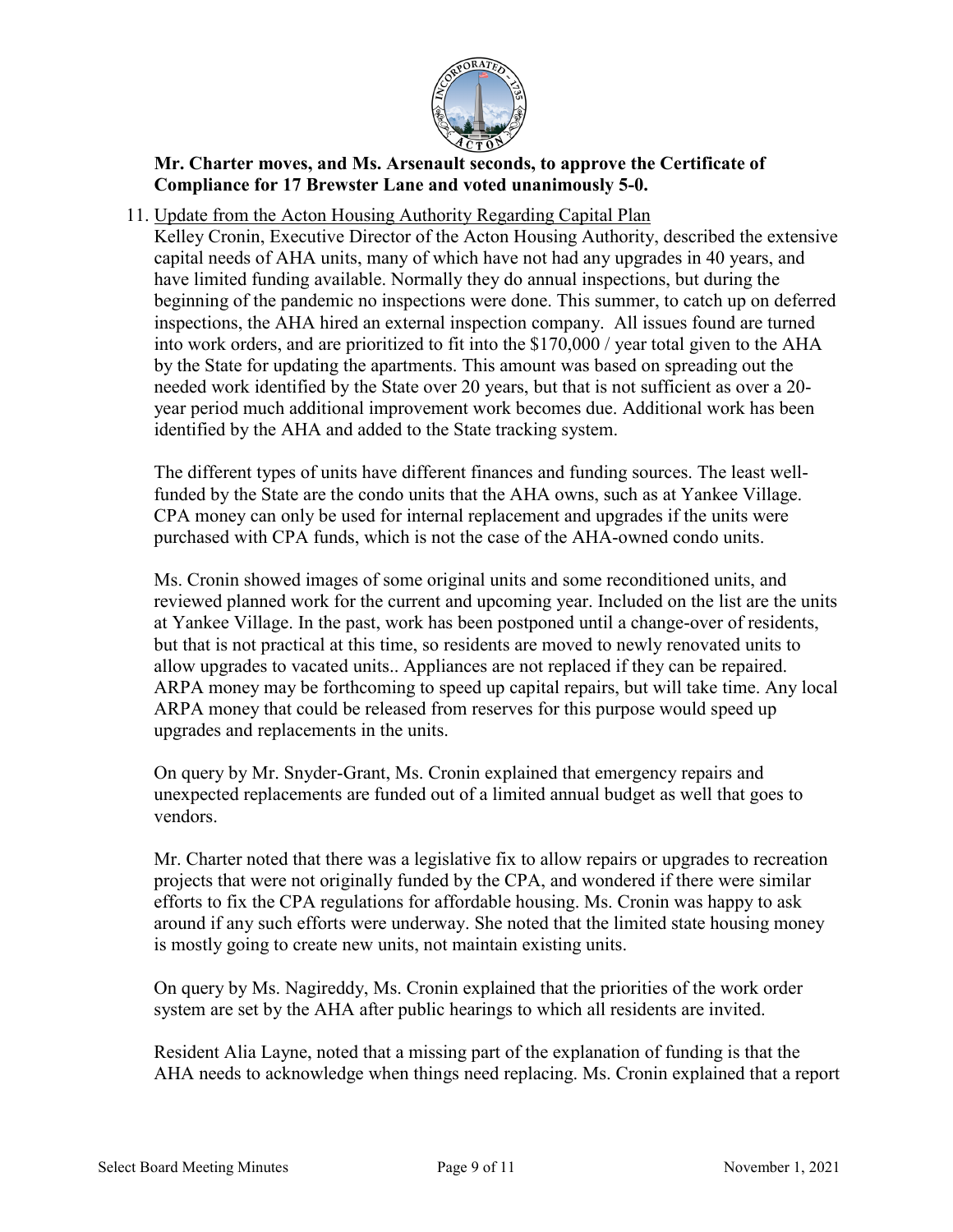

by an AHA resident of a broken appliance is always responded to by the AHA, with repairs or replacements, whichever is recommended by their appliance vendor.

- 12. Review Conceptual Design for Asa Parlin House Rehabilitation This item was not discussed and will be on a future agenda.
- 13. Board to Discuss Renaming Community Way to Caroll Spinney Way

Dean Charter explained that Caroll Spinney was an Acton resident before he became a well-known puppeteer, including Big Bird on Sesame Street. He brought a lot of joy and confidence to an entire generation of young people.. Mr. Spinney passed on two years ago, and there has been talk of a local memorial to honor his contributions to the world. One suggestion was to rename the private way connecting Mass. Ave to Main Street as "Caroll Spinney Way". This way is currently referred to as Noname Road or Community Way. As part of the ongoing easement and land aquisition work, Town Meeting members may have the opportunity to vote to accept it as a public way and rename it at the Spring Town Meeting.

## **Mr. Charter moved that if the 2022 Annual Town Meeting accepts the road now referred to as Community Way as a public way, then its name shall be Carroll Spinney Way. Seconded by Mr. Snyder-Grant and unanimously approved 5-0.**

14. Request for Hunting on Town-Owned Property Behind Woodlawn Cemetery and Morrison Farm

The Board acknowledges there is a need for a larger discussion about a possible policy for hunting on Town-owned land. There may or may not be places where carefully regulated hunting would be appropriate on Town Land. The Board members agreed that this particular parcel is not appropriate for hunting for safety reasons.

**Mr. Snyder-Grant moved and seconded by Ms. Nagireddy to deny this hunting request on Town-owned land behind Woodlawn Cemetery and Morrison Farm. Motion passes unanimously 5-0**

# **V. Consent Items**

**Mr. Charter moved, and seconded by Ms. Arsenault to approve consent items 15 through 21 inclusive. Motion passes unanimously 5-0.**

# **Executive Session:**

There was a need for an Executive Session to discuss (i) the purchase, exchange, lease, or value of real property located at 289 Main Street for parcels TE-44 and E-1 as shown on the Alteration Plan of Main Street (Route 27); and (ii) the purchase, exchange, lease, or value of real property located at 362 Main Street under Open Meeting Law Purpose 6 as an open meeting may have a detrimental effect of the negotiating position of the Select Board.

**Mr. Snyder-Grant moves, and Ms. Nagireddy seconds, to go into executive session to discuss (i) the purchase, exchange, lease, or value of real property located at 289 Main Street for parcels TE-44 and E-1as shown on the Alteration Plan of Main Street (Route 27); and (ii) the purchase, exchange, lease, or value of real property located at 362 Main**